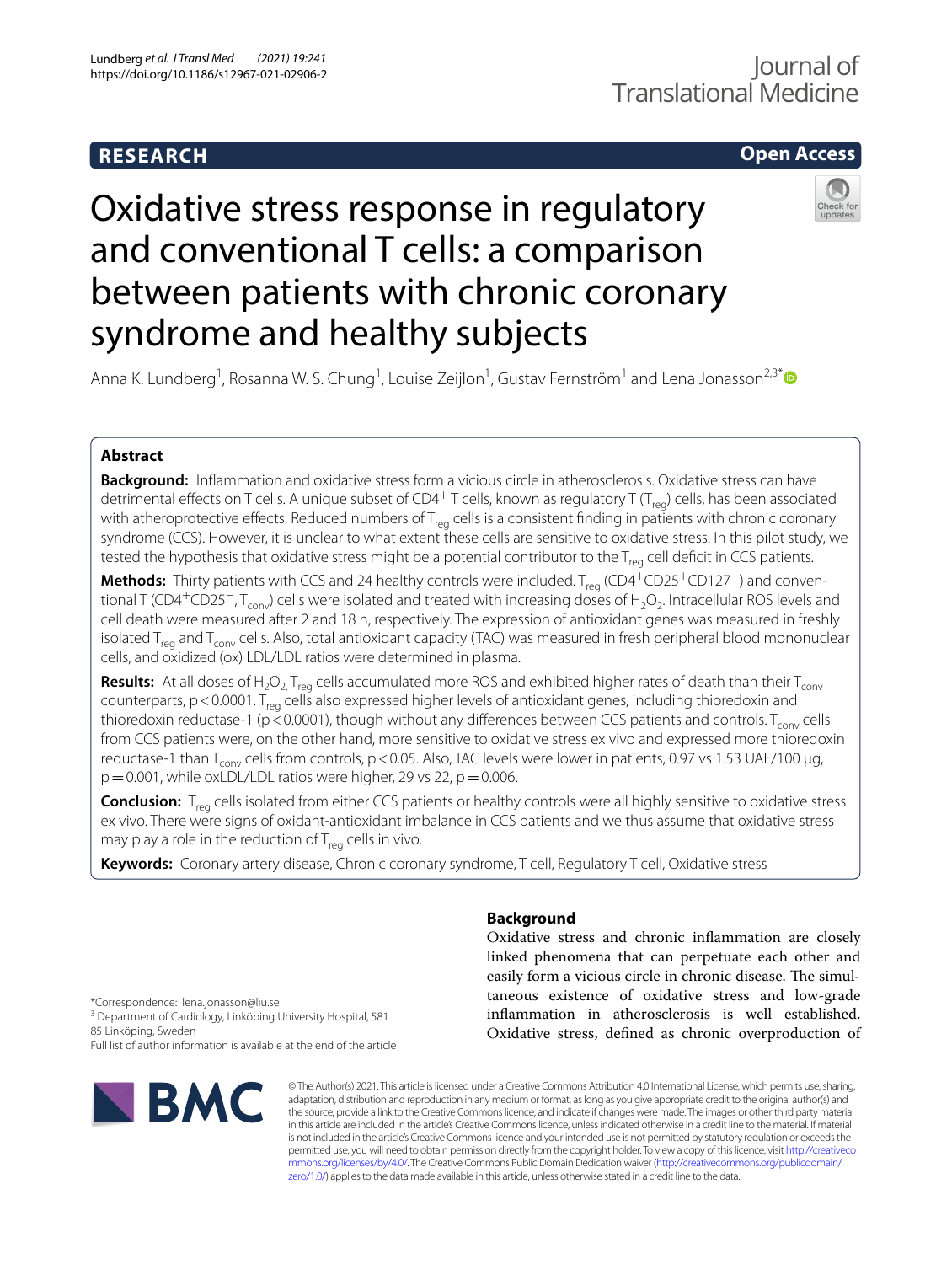reactive oxygen species (ROS) or rather an imbalance between oxidants and antioxidants in favor of the oxidants [[1\]](#page-9-0), plays a major role in the development of atherosclerosis [\[2](#page-9-1), [3](#page-9-2)]. In humans, a variety of circulating markers of oxidative stress, including oxidative modifcation of low density lipoprotein (LDL), have shown associations with cardiovascular disease [[4,](#page-9-3) [5\]](#page-9-4). It has also been shown that oxidized (ox) LDL can elicit a robust immune response in atherosclerosis, involving activation of CD4<sup>+</sup> T cells  $[6]$  $[6]$ .

Although moderate levels of ROS are necessary for the proper regulation of T cell activation, large quantities of ROS may have detrimental efects on T cells, such as decreased viability  $[7]$  $[7]$ . This may be an area of special interest in understanding the T cell perturbations associated with coronary artery disease. The systemic  $T$  cell activation that occurs in many patients with acute coronary syndrome (ACS) does not normalize over time but becomes persistent, despite clinical stability and medical treatment [[8–](#page-9-7)[10](#page-9-8)].

The perturbed T cell repertoire in patients with coronary artery disease is also associated with a decrease of regulatory T  $(T_{reg})$  cells, a specialized subpopulation of  $CD4+CD25+T$  cells. These cells were first identified in 1995 by Sakaguchi et al.  $[11]$  as a subset of thymusderived  $CD4^+$  T cells that expressed high levels of the interleukin (IL-2) receptor α-chain CD25 and protected thymectomized mice from autoimmunity. In humans, several autoimmune and infammatory pathologies have been associated with numerical deficits in  $T_{reg}$  cells as well as increased apoptosis of  $T_{reg}$  cells [\[12–](#page-9-10)[14\]](#page-9-11). Interestingly,  $T_{reg}$  cell deficits have also been reported in patients with ACS as well as in those with CCS, the latter a term defning patients with stable coronary artery disease [\[9](#page-9-12), [15–](#page-9-13)[17](#page-9-14)]. Whether  $T_{reg}$  cells can function as new targets in atherosclerotic disease has become a subject of increas-ing interest [[18\]](#page-9-15). However, it is still unclear why  $T_{res}$  cells are reduced in patients with coronary artery disease but one intriguing possibility is that oxidative stress plays a major role. In a previous study, Mor et al. [[16\]](#page-9-16) demonstrated that the numbers of  $CD4^+CD25^+$  T<sub>reg</sub> cells were markedly reduced after incubation with oxLDL while the effect on conventional CD4<sup>+</sup>CD25<sup>-</sup> T (T<sub>conv</sub>) cells was negligible. The finding indicating that  $T_{reg}$  cells were more sensitive to oxidative stress compared to  $T_{\text{conv}}$  cells was however contradicted by Mougiakakos et al. [[19](#page-9-17)] who showed that  $T_{\text{res}}$  cells from healthy volunteers were more resistant to hydrogen peroxide  $(H_2O_2)$ -induced cell death compared to  $T_{\text{conv}}$  cells.

The extent to which oxidative stress affects  $T_{reg}$  cell survival in coronary artery disease is thus far from clarifed. In this pilot study, we tested the hypothesis that oxidative stress is a contributor to the  $T_{reg}$  cell deficit in

CCS patients. Our frst aim was to perform a comparison between  $T_{reg}$  and  $T_{conv}$  cells with respect to sensitivity towards oxidative stress. A second aim was to investigate whether  $T_{reg}$  and  $T_{conv}$  cells from CCS patients and healthy controls difered in their sensitivity towards oxidative stress. Diferent aspects of oxidative stress response were examined in freshly isolated  $T_{reg}$  and  $T_{\text{conv}}$  cells. We studied the sensitivity to oxidative stressinduced cell death ex vivo by treating cells with  $H_2O_2$ , a major member of the ROS family. We also determined the impact of  $H_2O_2$  on cellular oxidative stress by measuring total (cytoplasmic and nuclear) cellular ROS at the single cell level. To further elucidate the oxidative stress response in vivo, we measured the expression and secretion of endogenous antioxidants in  $T_{reg}$  and  $T_{conv}$  cells from patients and controls.

## **Methods**

## **Study population**

The study population consisted of patients  $(n=30)$ recruited from the Department of Cardiology, University Hospital, Linköping, Sweden, as well as control subjects with approximately equal sex and age distribution  $(n=24)$ . All patients had significant coronary artery disease, defined as  $\geq$  50% luminal narrowing in any of the major epicardial coronary arteries (i.e., the right coronary artery, left anterior descending artery, and left circumfex artery), and a history of coronary event, i.e. ACS or stable angina followed by coronary revascularization. For the control group, individual residents of Linköping were randomly selected from the Swedish Population Register and invited to participate in the study. Individuals who accepted the invitation were included as controls if they were anamnestically healthy and had normal routine laboratory tests. Use of lipid-lowering or antihypertensive drugs for primary prevention of cardiovascular disease was allowed in the control group.

Study subjects were excluded if they sufered from severe heart failure, immunological disorders, neoplastic disease, had evidence of acute or recent  $\left( < 2 \text{ months} \right)$ infection or major trauma, had undergone surgery/revascularization procedure (<2 months) or received regular treatment with immunosuppressive or anti-infammatory agents (except low-dose aspirin).

## **Cell isolation**

Peripheral blood mononuclear cells (PBMCs) were isolated from diluted sodium heparinized whole blood using Ficoll-Paque Density Gradient Medium (ThermoFisher Scientifc) as previously described [\[20](#page-9-18)]. An EasySep Human CD4<sup>+</sup>CD127<sup>low</sup>CD25<sup>+</sup> Regulatory T Cell Isolation Kit (STEMCELL Technologies) was used according to manufacturer´s instructions on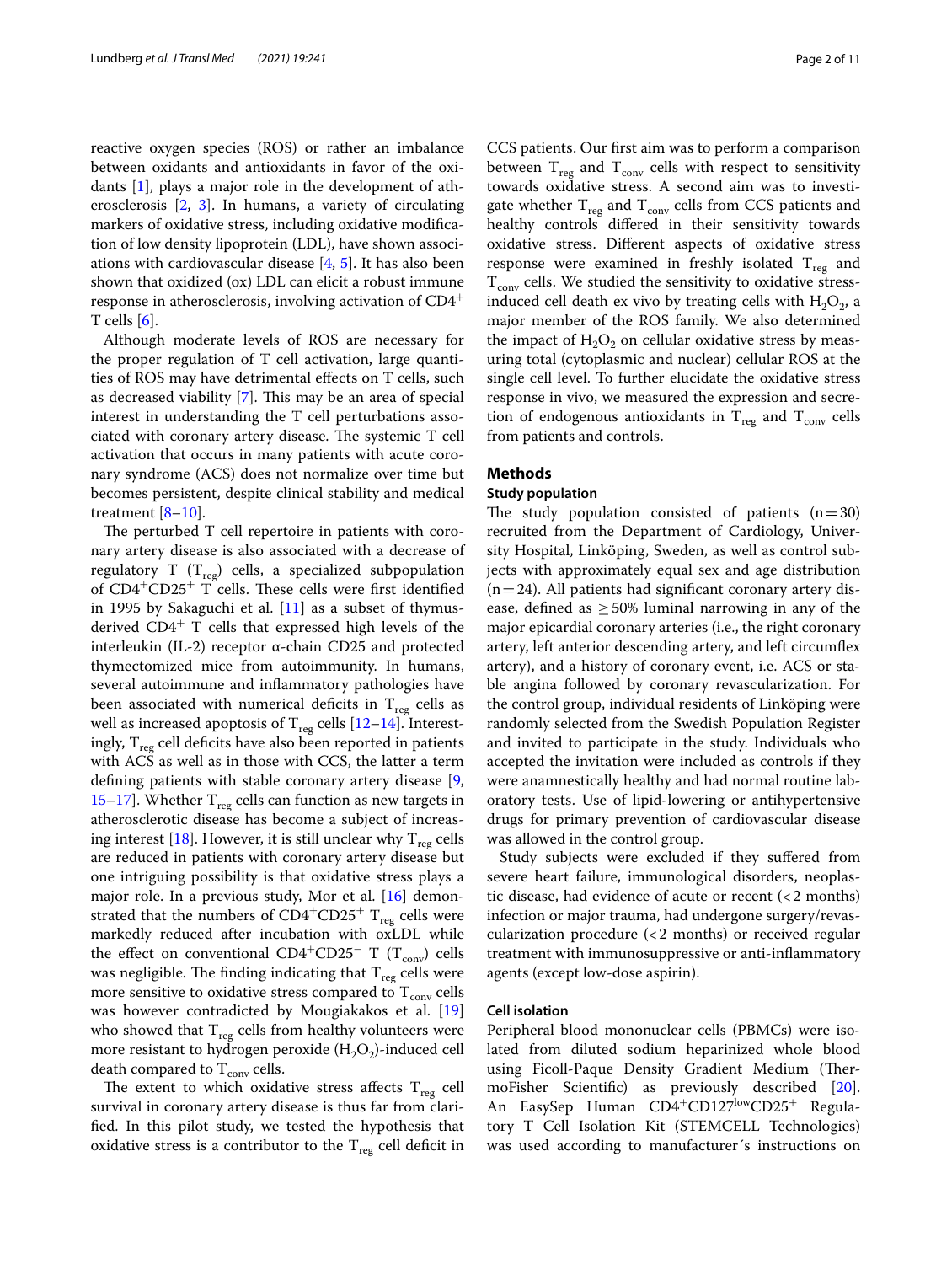PBMCs resulting in two cell fractions;  $T_{reg}$  cells defined as  $CD4+CD127^{\text{low}}CD25^+$  and  $T_{\text{conv}}$  cells defined as CD4<sup>+</sup>CD127<sup>+</sup>CD25<sup>−</sup> T cells. After isolation cells were resuspended in complete RPMI (Fisher Scientifc) with 10% FBS (Fisher Scientifc) and 2% Penicillin Streptomycin solution (Fisher Scientifc).

## **Purity checks**

For purity checks, cells were stained with a Human Regulatory T Cell Sorting Kit cocktail including CD45RA-FITC, CD127-Alexa Fluor647, CD25-PE, and CD4-PerCP-Cy5.5 (BD Biosciences) and analysed on a FACS aria (BD Biosciences). Cells were separately stained for FoxP3 expression using a Human FoxP3 Bufer Set (BD Biosciences) together with antibodies against CD4- FITC and FoxP3-V450 and analysed with Gallios flow cytometer (Beckman Coulter). Illustrative results are shown in Additional fle [1:](#page-8-0) Figure S1.

## **H2O2‑induced cell death of Treg and Tconv cells**

A total of 40,000  $\rm T_{reg}$  or  $\rm T_{conv}$  cells were treated with 5, 10, 20, or 30 μM  $\text{H}_{2}\text{O}_{2}$  or left untreated in a total volume of 200 μL in a round-bottom 96-well plate. Cells were incubated for 18 h in a humifed incubator at 37 °C and 5%  $CO<sub>2</sub>$ . The incubation time was chosen based on previous similar studies [\[19,](#page-9-17) [21](#page-9-19)]. Following incubation, cells were washed and 100 µL Annexin-V Binding Buffer (BD Biosciences), Annexin-V PE and CD4-BV510 antibodies (BD Biosciences) was added. After 15 min 400 µL Annexin-V Binding Bufer and SYTOX Red Dead Cell Stain (ThermoFisher) was added. After another 10 min, cells were analyzed within 1 h with a Gallios flow cytometer to monitor cell death.

## **Staurosporin‑induced cell apoptosis of Tregand Tconv cells**

In the same manner as described above,  $T_{reg}$  and  $T_{conv}$ cell fractions were also treated with 2.5 µM staurosporin (STS) (Streptomyces sp. Origin, Sigma-Aldrich) as an alternative way to induce apoptosis.

**H2O2‑induced intracellular ROS levels in Treg and Tconv cells** A total of 40 000  $T_{reg}$  or  $T_{conv}$  cells were treated with 30  $\mu$ M, 60  $\mu$ M and 120  $\mu$ M H<sub>2</sub>O<sub>2</sub> at 37 °C for a total of 2 h. After 1 h, CellROX Green (Thermofisher), a measure of total (cytoplasmic and nuclear) cellular ROS, was added. Thereafter cells were washed with  $\text{PBS}+\text{O.5}\%$ FBS and and resuspended in 100  $\mu$ L PBS + 0.5% FBS and SYTOX Red Dead Cell Stain, CD4BV510 and 10 µL Brilliant Stain Bufer (BD Biosciences) were added and kept for 15 in in the dark in room temperature. Finally, mean fuorescence intensity (MFI) of CellROX Green was recorded with a 3-laser Gallios Flow Cytometer.

## **Flow cytometry analyses**

Flow cytometry data were analyzed with Kaluza Analysis Software 2.1 (Beckman Coulter). Lymphocytes were gated according to size and granularity and thereafter  $CD4^+$  cells only were gated. Annexin-V identified early apoptosis while SYTOX identifed late apoptosis and necrosis. An illustrative example is shown in Additional fle [2](#page-8-1): Figure S2. Cells negative for Annexin-V and SYTOX were considered viable. For the oxidative stress assay, cells were gated in a lymphocyte gate and the Cell-ROX Green signal was recorded in  $CD4^+$  cells that were negative for SYTOX, i.e. living cells.

## **Oxidative stress gene expression in circulating Treg and Tconv cells**

mRNA expression of oxidative stress-associated genes was assessed in  $T_{reg}$  and  $T_{conv}$  cells isolated from PBMCs using the same kit from STEMCELL as described above. Cell lysates were collected directly after isolation. Total RNA was isolated using Qiagen total RNA isolation kit (Thermofisher). The RNA (total  $21,6$  ng) was converted to cDNA using high capacity cDNA reverse transcription kit with an RNAse inhibitor (Life Technologies). cDNA was amplifed by RT-PCR reactions with TaqMan™ Fast Universal PCR Mastermix (Life Technologies) on an ABI 7500 Sequence Detector (Applied Biosystems). The following TaqMan Gene Expression Assay kits were used: Hs00167309\_m1 for superoxide dismutase 2 (SOD2), Hs00156308\_m1 for catalase (CAT), Hs00757844\_m1 for oxidation resistance 1 (OXR1), Hs04194449\_s1 for glutathione peroxidase-7 (GPX7), Hs00828652\_m1 for thioredoxin (Trx), Hs00917067\_m1 thioredoxin reductase (TrxR1). Eukaryotic 18S rRNA (Part number: 4352930E) served as endogenous control. The expression of all genes was calculated with the comparative CT method where the amount of target, normalized to an endogenous reference and relative to a calibrator, is given by  $2^{\Delta\Delta CT}$  according to the user bulletin no 2 (Applied Biosystems). Results are presented as arbitrary units. Each sample was run in duplicates and a maximum deviation of 10% was allowed.

## **TrxR1 in cell supernatants**

The concentration of TrxR1 in cell supernatants from  $T_{\text{reg}}$  and  $T_{\text{conv}}$  cells after treatment with or without 30  $\mu$ M  $H_2O_2$  for 18 h was measured with an ELISA kit (Abcam, UK) according to manufacturer's instructions. The range of the standard curve was 0.196–25 ng/mL. Samples were assayed in duplicates and a maximal deviation of 15% was allowed. Undetected samples were given half the value of the lowest standard point.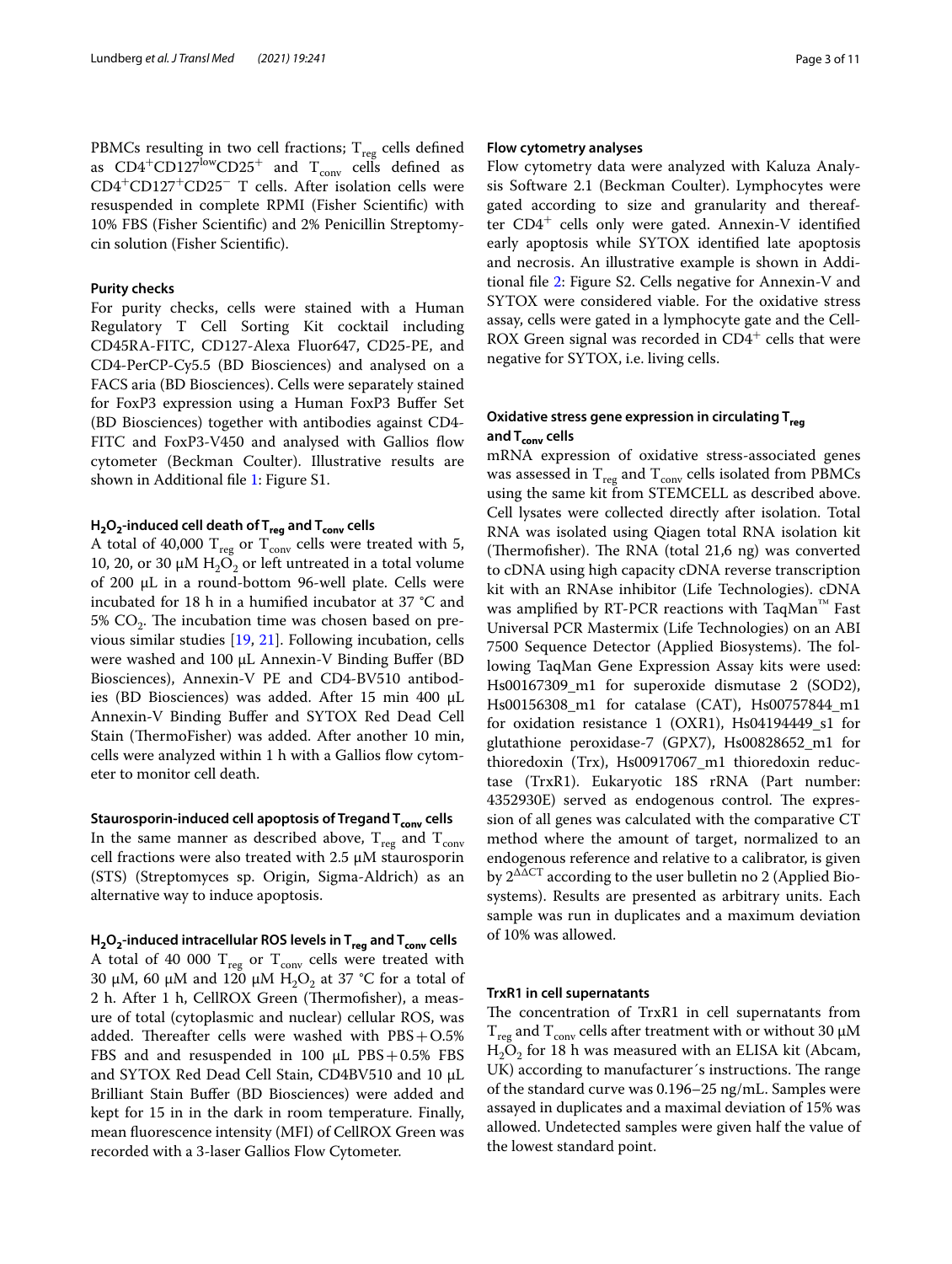## **Total antioxidant capacity in PBMCs**

Total antioxidant capacity (TAC) in PBMCs was measured using Cell Biolabs, Inc. OxiSelect Total Antioxidant Capacity Assay Kit. In brief, cell pellets of 3 millions PBMCs were snap frozen and stored in −80 °C for no longer than 2 weeks. Frozen PBMCs were lysed by thawing on ice followed by water-bath sonication for 10 min and thereafter kept on ice. The TAC assays were then performed according to manufacturer's instructions. Results are expressed as units of uric acid equivalents (UAE). The TAC results were also normalized by protein amount measured in PBMCs using Thermo Scientific's Coomassie Plus (Bradford) Assay Kit according to the manufacturer's instruction. The final TAC results were calculated according to the equation below:

$$
TAC = (UAE/100 \,\mu\text{g}) = \frac{UAE}{Protein\,Amount\,Assay\,(\mu\text{g})} \times 100
$$

## **Oxidized LDL cholesterol in plasma**

OxLDL in EDTA plasma was measured by an ELISA (Mercodia, Uppsala, Sweden), which is a capture ELISA using the mAb-4E6 antibody against a conformational epitope in oxidized ApoB-100, developed by Holvoet et al. $[22]$  $[22]$ . The inter-assay variation was below 5% for the oxLDL ELISA. All samples were within the range of detection. The oxLDL/LDL ratio was used as an estimate of in vivo LDL oxidation [\[23](#page-9-21)].

## **Statistics**

Statistical analyses were calculated in IBM SPSS Statistics 25. Groups and independent variables were compared using independent Mann–Whitney U tests, Fisher´s exact test, and a Chi Square test. Wilcoxon rank sum test or paired t-test were used to compare paired data. Correlations were calculated using Spearman rank correlation test. Numeric data are presented as median and inter-quartile range. A p value  $< 0.05$  was considered signifcant. Sample size calculation was based on a previous study showing that natural killer cells in CCS patients were more sensitive to apoptosis induced by oxidized lipids compared to natural killer cells in healthy controls [[24\]](#page-9-22).

## **Results**

## **Characteristics of study population**

The basal characteristics of the study population are pre-sented in Table [1.](#page-3-0) There were no significant differences

<span id="page-3-0"></span>

| <b>Table 1</b> Basal characteristics of CCS patients and controls |
|-------------------------------------------------------------------|
|-------------------------------------------------------------------|

|                                                               | CCS patients ( $n = 30$ ) | Controls ( $n = 24$ ) | p        |
|---------------------------------------------------------------|---------------------------|-----------------------|----------|
| Age, years                                                    | $67(62 - 73)$             | 73 (67-75)            | 0.053    |
| Males                                                         | 23(77)                    | 17(71)                | 0.429    |
| Body mass index, kg/m <sup>2</sup>                            | $27(24-30)$               | $25(24-28)$           | 0.192    |
| Smoking                                                       |                           |                       |          |
| Current                                                       | 1(3.3)                    | 0(0)                  | 0.556    |
| Former                                                        | 15(50)                    | 3(13)                 | 0.004    |
| History of coronary event, ACS/SA                             | 23 (77)/7 (23)            |                       |          |
| History of coronary revascularization, PCI/CABG <sup>a</sup>  | 19 (63)/15 (50)           |                       |          |
| Severity of coronary artery disease, 1VD/2VD/3VD <sup>b</sup> | 7 (23)/9 (30)/14 (47)     |                       |          |
| Use of anti-hypertensive drugs                                | 14(47)                    | 8(33)                 | 0.239    |
| Use of statin                                                 | 29 (97)                   | 7(29)                 | < 0.0001 |
| LDL cholesterol, mmol/L                                       | $1.6(1.4-1.9)$            | $3(2.2 - 3.5)$        | < 0.0001 |
| oxLDL cholesterol, U/L                                        | $43(38-53)$               | $68(55 - 75)$         | < 0.0001 |
| oxLDL/LDL ratio                                               | $29(24-35)$               | $22(20-27)$           | 0.006    |
| HDL cholesterol, mmol/L                                       | $1.4(1.0-1.7)$            | $1,4(1.0-1.7)$        | 0.662    |
| Triglycerides, mmol/L                                         | $1.0(0.7-1.5)$            | $1.3(0.8-1.6)$        | 0.398    |
| Creatinine, µmol/L                                            | 88 (78-97)                | 79 (73-92)            | 0.134    |
| Fasting glucose, mmol/L                                       | $5.8(5.3 - 6.6)$          | $5.7(5.2-6.3)$        | 0.403    |
| TAC in PBMCs, UAE/100 ug                                      | $0.97(0.28 - 1.48)$       | 1.53 (1.20-2.09)      | 0.001    |

Values are given as n (%) or median (interquartile range). CCS: chronic coronary syndrome; ACS: acute coronary syndrome; SA: stable angina; PCI: percutaneous coronary intervention; CABG; coronary artery bypass grafting; VD: vessel disease; LDL: low density lipoprotein; oxLDL: oxidized LDL; HDL: high density lipoprotein; TAC: total antioxidant capacity; PBMC: peripheral blood mononuclear cell; UAE: uric acid equivalents

<sup>a</sup> Four patients had a previous history of PCI followed by CABG

 $^{\rm b}$  Severity of coronary artery disease is indicated as $\geq$  50% luminal narrowing in one, two or three major epicardial coronary arteries (i.e., the right coronary artery, left anterior descending artery, and left circumfex artery). Bolded *P*-values represent statistical signifcance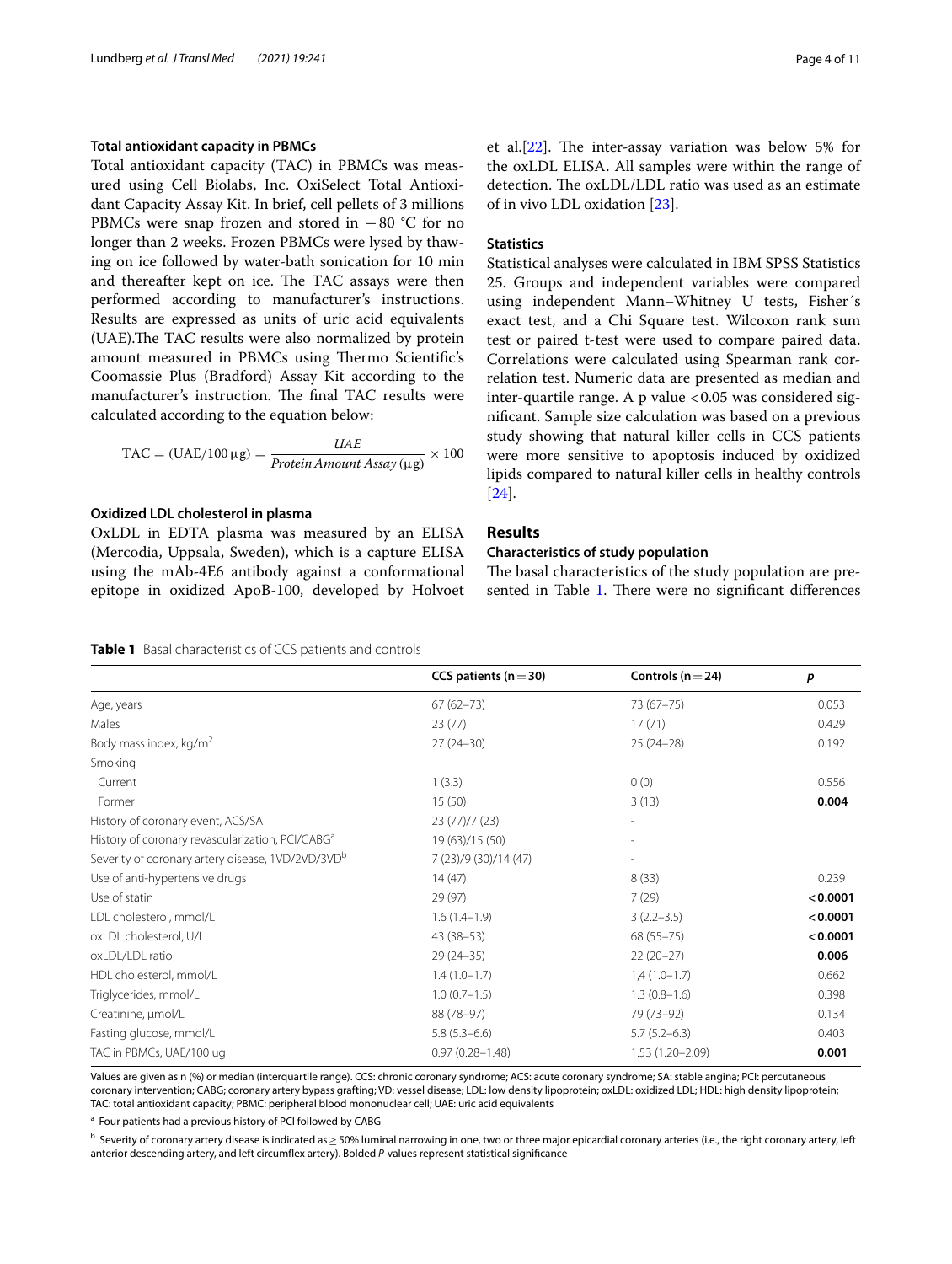between CCS patients and controls with respect to age, gender, body mass index, current smoking, use of anti-hypertensive medication or laboratory variables, including high density lipoprotein (HDL) cholesterol, triglycerides, creatinine or fasting glucose levels. The prevalence of former smoking was higher among patients. Seven (23%) patients had type 2 diabetes. Twenty-three (77%) patients had a history of ACS. As regards coronary revascularization, 19 (63%) patients had a history of percutaneous coronary intervention (PCI), 15 (50%) had a history of coronary artery bypass grafting (CABG) while 4 (13%) had a history of previous PCI followed by CABG. Statins were used by all patients (except for one) resulting in signifcantly lower LDL levels in this group. Also, the levels of oxLDL were lower in patients. However, the oxLDL/LDL ratios were signifcantly higher indicating an environment of oxidative stress in the patient group. Moreover, the TAC levels in PBMCs were signifcantly lower in patients compared to controls,  $p = 0.001$ . When the 7 patients with diabetes were excluded, the TAC levels were still significantly lower in patients,  $p = 0.002$ .

## **H2O2‑ and STS‑induced cell death of Treg and Tconv cell**

 $T_{\text{reg}}$  and  $T_{\text{conv}}$  cells were isolated from 34 subjects (20 CCS patients and 14 controls). Among patients, 16 had a history of ACS (7 PCI, 9 CABG, 4 PCI followed by CABG) and 4 had a history of stable angina (2 PCI, 2 CABG). Separate fractions of  $T_{reg}$  and  $T_{conv}$  cells were treated with medium only or increasing concentrations of  $H_2O_2$ . Before treatment, the viability was >90% in both cell types. After 18 h incubation with medium only, the proportions of living  $T_{reg}$  cells were significantly lower

compared with  $T_{\text{conv}}$  cells, 71 (64–76) % vs 90 (86–93) %, p<0.001. At all concentrations of  $H_2O_2$ ,  $T_{reg}$  cells were more susceptible to  $H_2O_2$ -induced cell death than  $T_{conv}$ cells (Fig. [1A](#page-4-0)). There was a clear dose–response relationship with very low percentages of living  $T_{res}$  cells at 20 and 30  $\mu$ M H<sub>2</sub>O<sub>2</sub>.

 $T_{reg}$  cells were also more susceptible to cell death compared to  $T_{conv}$  cells when STS, a classical inducer of the intrinsic apoptotic pathway, was used. The proportions of living cells were 46 (37–54) % and 88 (79–95) %, p<0.001, for  $T_{reg}$  and  $T_{conv}$  cells, respectively, after treatment with 2.5 µM STS.

There were no significant differences in susceptibility to  $H_2O_2$ -induced cell death between  $T_{reg}$  cells from CCS patients and  $T_{reg}$  cells from controls at any concentration of  $H_2O_2$  (Table [2](#page-5-0)). Neither were there any differences in STS-induced cell death in  $T_{reg}$  cells between patients and controls. On the other hand, the percentages of living  $T_{conv}$  cells were significantly lower in patients than in controls when  $T_{conv}$  cells were exposed to  $H_2O_2$  at lower concentrations (5 or 10  $\mu$ M) or to STS (Table [2\)](#page-5-0).

## **H2O2‑induced intracellular ROS accumulation in Treg and Tconv cells**

 $H_2O_2$ -induced intracellular ROS levels were measured in  $T_{reg}$  and  $T_{conv}$  cells after 2 h treatment in medium with or without increasing concentrations of  $H_2O_2$ . Treatment with medium only or with 10  $\mu$ M H<sub>2</sub>O<sub>2</sub> did not reveal any differences between  $T_{\text{reg}}$  and  $T_{\text{conv}}$  cells regardless of subject types while the ROS accumulation was signifcantly larger in  $T_{reg}$  cells treated with 30  $\mu$ M H<sub>2</sub>O<sub>2</sub> or more (Fig. [1](#page-4-0)B). When we compared CCS patients and controls,



<span id="page-4-0"></span>**Fig. 1** The response to oxidative stress ex vivo in T<sub>reg</sub> and T<sub>conv</sub> cells. **A** Percentages of living T<sub>reg</sub> and T<sub>conv</sub> cells, following treatment with 5, 10, 20, or 30 µM H<sub>2</sub>O<sub>2</sub> for 18 h. % of living cells is defined as negative for Annexin-V and SYTOX and normalized based on untreated cells (medium only). Asterisks indicate significant differences between T<sub>req</sub> and T<sub>conv</sub> cells, all  $p < 0.0001$ . Number of study subjects per dose of H<sub>2</sub>O<sub>2</sub> were n = 19 for 5 µM, n=33 for 10 µM, n=22 for 20 µM, n=34 for 30 µM. **B** The levels of oxidative stress, measured as mean fuorescence intensity (MFI) of CellROX Green, is shown in T<sub>reg</sub> and T<sub>conv</sub> cells following treatment with 0, 10, 30, 60 or 120 µM H<sub>2</sub>O<sub>2</sub> for 2 h (B). Asterisks indicate significant differences between T<sub>reg</sub> and T<sub>conv</sub> cells, all p < 0.0001 (except for 60 μM H<sub>2</sub>O<sub>2</sub>, p < 0.001). Number of study subjects per dose of H<sub>2</sub>O<sub>2</sub> were n = 22 for 0 μM, n = 3 for 10  $\mu$ M, n = 20 for 30  $\mu$ M, n = 20 for 60  $\mu$ M, n = 12 for 120  $\mu$ M. Box plots display median and i-q range values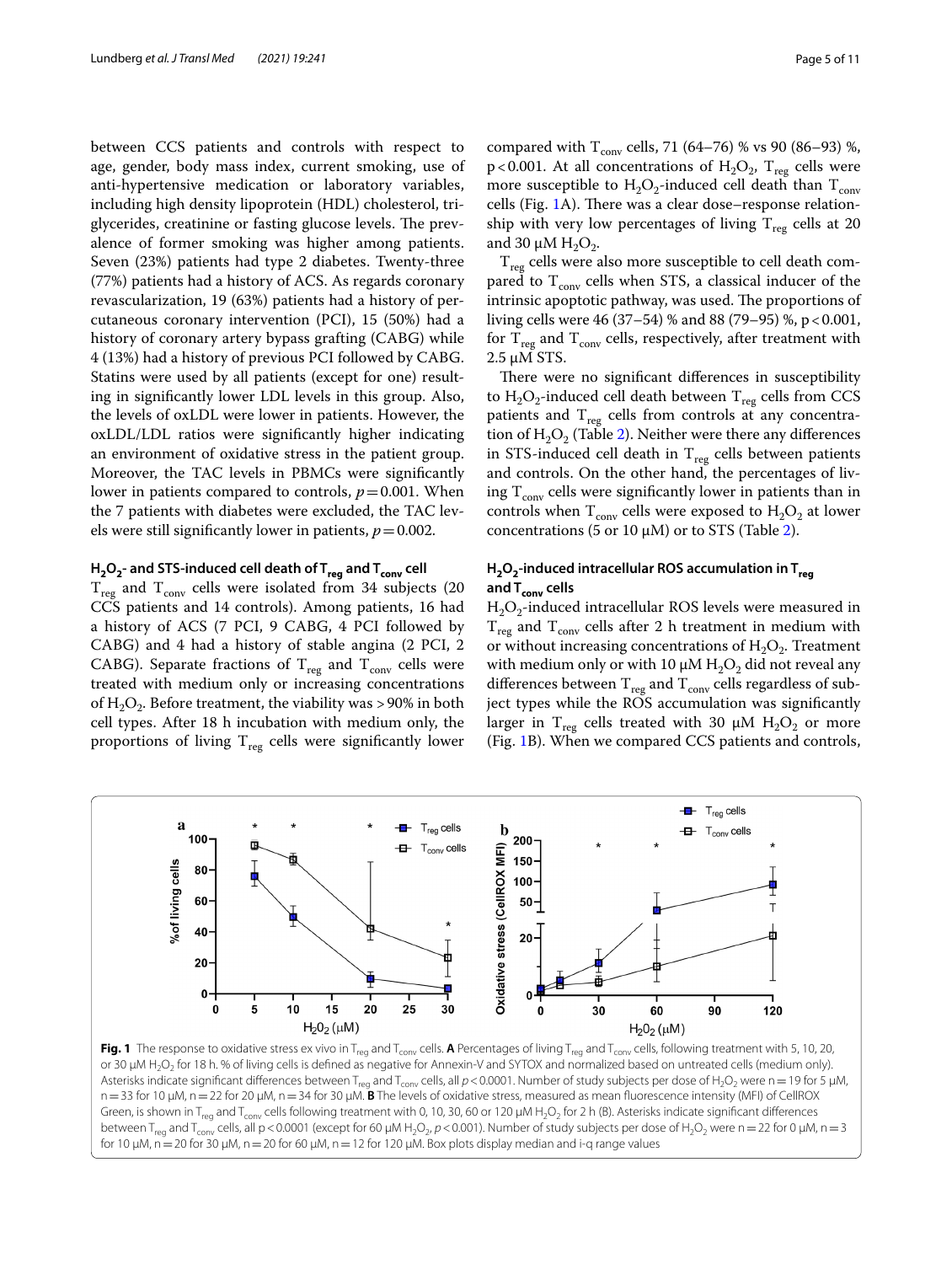<span id="page-5-0"></span>

| <b>Table 2</b> Percentages of living regulatory T (T <sub>rea</sub> ) cells and corresponding conventional T (T <sub>conv</sub> ) cells from CCS patients and controls, |  |  |  |
|-------------------------------------------------------------------------------------------------------------------------------------------------------------------------|--|--|--|
| defined as negative for Annexin-V and SYTOX and normalized based on untreated cells (medium only), after 18 h treatment with                                            |  |  |  |
| different concentrations of $H_2O_2$ or 2,5 µM STS                                                                                                                      |  |  |  |
|                                                                                                                                                                         |  |  |  |

| <b>Treatment</b>                         | CCS patients ( $n = 20$ )               | Controls ( $n = 14$ ) | p     |  |
|------------------------------------------|-----------------------------------------|-----------------------|-------|--|
|                                          | $T_{\text{rea}}$ cells, % living cells  |                       |       |  |
| 5 $\mu$ M H <sub>2</sub> O <sub>2</sub>  | 74 (69-88)                              | 88 (77-94)            | 0.246 |  |
| 10 $\mu$ M H <sub>2</sub> O <sub>2</sub> | $50(44 - 58)$                           | 58 (41-79)            | 0.338 |  |
| 20 $\mu$ M H <sub>2</sub> O <sub>2</sub> | $9.6(2.8-11)$                           | $14(8.8-29)$          | 0.159 |  |
| 30 $\mu$ M H <sub>2</sub> O <sub>2</sub> | $2.7(2.2 - 4.2)$                        | $3.9(2.8 - 8.9)$      | 0.106 |  |
| $2.5 \mu M STS$                          | $42(30-52)$                             | $47(40-56)$           | 0.174 |  |
|                                          | T <sub>conv</sub> cells, % living cells |                       |       |  |
| 5 $\mu$ M H <sub>2</sub> O <sub>2</sub>  | 94 (92-99)                              | 98 (97-100)           | 0.046 |  |
| 10 $\mu$ M H <sub>2</sub> O <sub>2</sub> | 85 (92-99)                              | 93 (87-98)            | 0.030 |  |
| 20 $\mu$ M H <sub>2</sub> O <sub>2</sub> | $39(35-67)$                             | 69 (45-84)            | 0.110 |  |
| 30 $\mu$ M H <sub>2</sub> O <sub>2</sub> | $24(11-41)$                             | $39(21-57)$           | 0.199 |  |
| $2.5 \mu M STS$                          | 80 (69-91)                              | $91(88-95)$           | 0.014 |  |

Values are given as median (inter-quartile range). CCS, chronic coronary syndrome, H<sub>2</sub>O<sub>2</sub>: hydrogen peroxide; STS: staurosporin; Bolded P-values represent statistical signifcance

the ROS production in  $T_{reg}$  and  $T_{conv}$  cells did not show any signifcant diferences (Additional fle [3:](#page-8-2) Figures S3A and B).

## **The in vivo expression of oxidative stress‑associated genes in Treg and Tconv cells**

In order to compare the oxidative stress response in vivo, we measured the expression of a number of oxidative stress-associated genes in freshly isolated  $T_{reg}$  and  $T_{conv}$  cells from 20 subjects, 10 CCS patients (8 males, 2 females, median age 67, 7 with a previous history of ACS and 4 with a history of CABG) and 10 controls (8 males, 2 females, median age 68). As shown in Fig. [2](#page-6-0)A, the mRNA levels of CAT, OXR1, Trx and TrxR1 were signifcantly higher in  $\rm T_{reg}$  cells than in  $\rm T_{conv}$  cells regardless of subject types while mRNA levels of GPX7 and SOD2 expression did not difer between the two T cell fractions (Fig. [2B](#page-6-0)).

When comparing CCS patients and controls, the  $T_{reg}$ cells did not show any signifcant diferences in gene expression (Table [3\)](#page-7-0). On the other hand, the  $T_{\text{conv}}$  cells from CCS patients showed signifcantly higher expression of TrxR1 than those from controls ( $p=0.033$ ). Also, the Trx and SOD2 mRNA levels tended to be higher in  $T_{conv}$  cells from patients (p=0.104 and p=0.091, respectively).

## **Secretion of TrxR1 by Treg and Tconv cells**

In order to further confrm the changes in gene expression, we measured TrxR1 protein levels in supernatants from  $\rm T_{reg}$  and  $\rm T_{conv}$  cells collected from 32 subjects (18 CCS patients and 14 controls). The reason for measuring TrxT1 relied on a previous study by Xie et al. [\[25](#page-9-23)].

The Trx1 levels were generally low and almost undetectable in untreated samples. However, both  $T_{reg}$  and  $T_{conv}$ cells secreted significantly more TrxR1 after  $H_2O_2$  treatment, p<0.0001 in both cell types. Also, TrxR1 levels were significantly higher in supernatants from  $T_{reg}$  cells compared to  $T_{conv}$  cells, p=0.003 (Fig. [2](#page-6-0)C). There were no diferences between CCS patients and controls (Additional fle [3](#page-8-2): Figure S3).

### **Correlations**

There were significant inverse relationships between  $H_2O_2$ -induced intracellular ROS levels and % of living cells after 18 h, in particular for  $T_{\text{conv}}$  cells (Table [4](#page-7-1)). There was no correlation between intracellular ROS levels and STS-induced cell death. We were not able to study correlations between susceptibility to  $H_2O_2$  ex vivo and antioxidant gene expression since these analyses were performed in diferent study subjects.

TAC levels in freshly isolated PBMCs were measured in all study subjects and correlated inversely with intracellular ROS levels after 2 h treatment with 60  $\mu$ M H<sub>2</sub>O<sub>2</sub> in T<sub>reg</sub> cells,  $r = -0.480$ ,  $p = 0.037$ ; and T<sub>conv</sub> cells, *r*=−0.511, *p*=0.030, but showed no correlations with  $H_2O_2$ -induced cell death ex vivo or with antioxidant gene expression.

## **Discussion**

The main findings from the present study are that human  $T_{reg}$  cells exhibit markedly increased sensitivity to  $H_2O_2$ -induced ROS production and cell death compared to  $T_{conv}$  cells in both CCS patients and healthy controls.  $T_{reg}$  cells were also more sensitive to spontaneous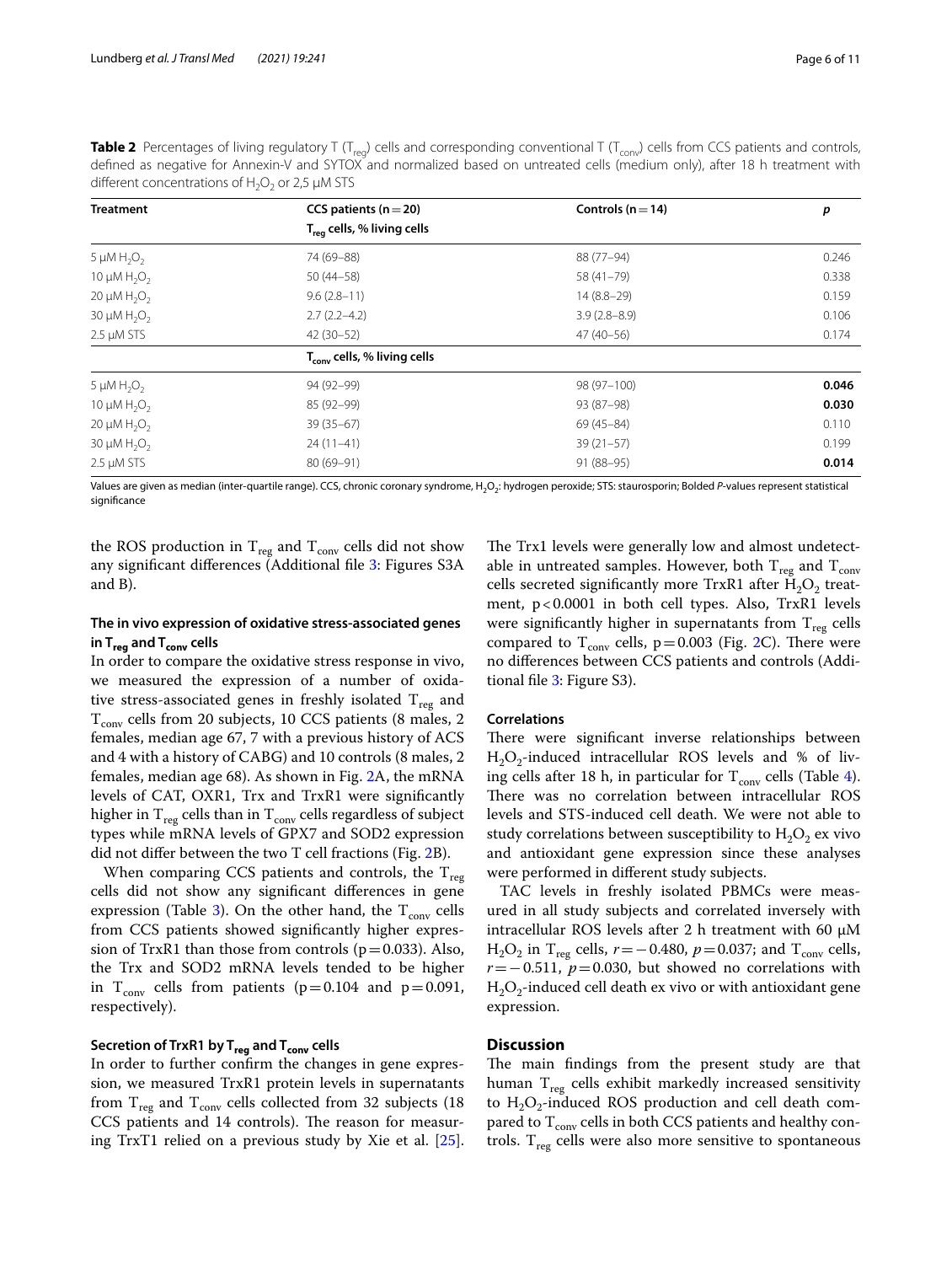

<span id="page-6-0"></span>cell death when cultured in medium overnight and to cell death induced by STS, a potent inducer of apoptosis. Hitherto, the impact of oxidative stress on human  $T_{\text{reg}}$  cells has been far from clarified. The existing literature is both sparse and inconsistent. Mor et al. [[16](#page-9-16)] reported that the number of  $T_{reg}$  cells was reduced to a considerably larger extent than the number of  $T_{\text{conv}}$  cells after in vitro incubation with oxidized LDL. They further showed that this efect was attenuated in the presence of caspase inhibitor suggesting that apoptosis contributed to the loss of cells. Several other studies have demonstrated that  $T_{reg}$  cells are more prone to apoptosis than  $T_{conv}$  cells when they are cultured in medium only  $[26-28]$  $[26-28]$  $[26-28]$ . On the other hand, Mougiakakos et al.  $[19]$  $[19]$  $[19]$ 

treated T cells with 5, 10 or 20  $\mu$ M H<sub>2</sub>O<sub>2</sub> for 18 h and found that  $T_{reg}$  cells were significantly more resistant to  $H_2O_2$ -induced cell death compared to  $T_{\text{conv}}$  cells. Moreover, they found that naïve  $T_{reg}$  cells were more resistant than memory  $T_{\text{reg}}$  cells. One possible explanation for the contradictory results may be the choice of study subjects. Mougiakakos et al. [\[19\]](#page-9-17) used cells from a few healthy donors of unknown age while we used cells from sick and elderly subjects. Ageing and cardiovascular disease are both linked to elevated oxidative stress. We previously showed that naïve  $T_{reg}$  cells constituted only 15% of all  $T_{reg}$  cells in elderly CAD patients as opposed to 25% in age-matched controls, and also that the function of naïve as well as memory  $T_{reg}$  cells was impaired in patients,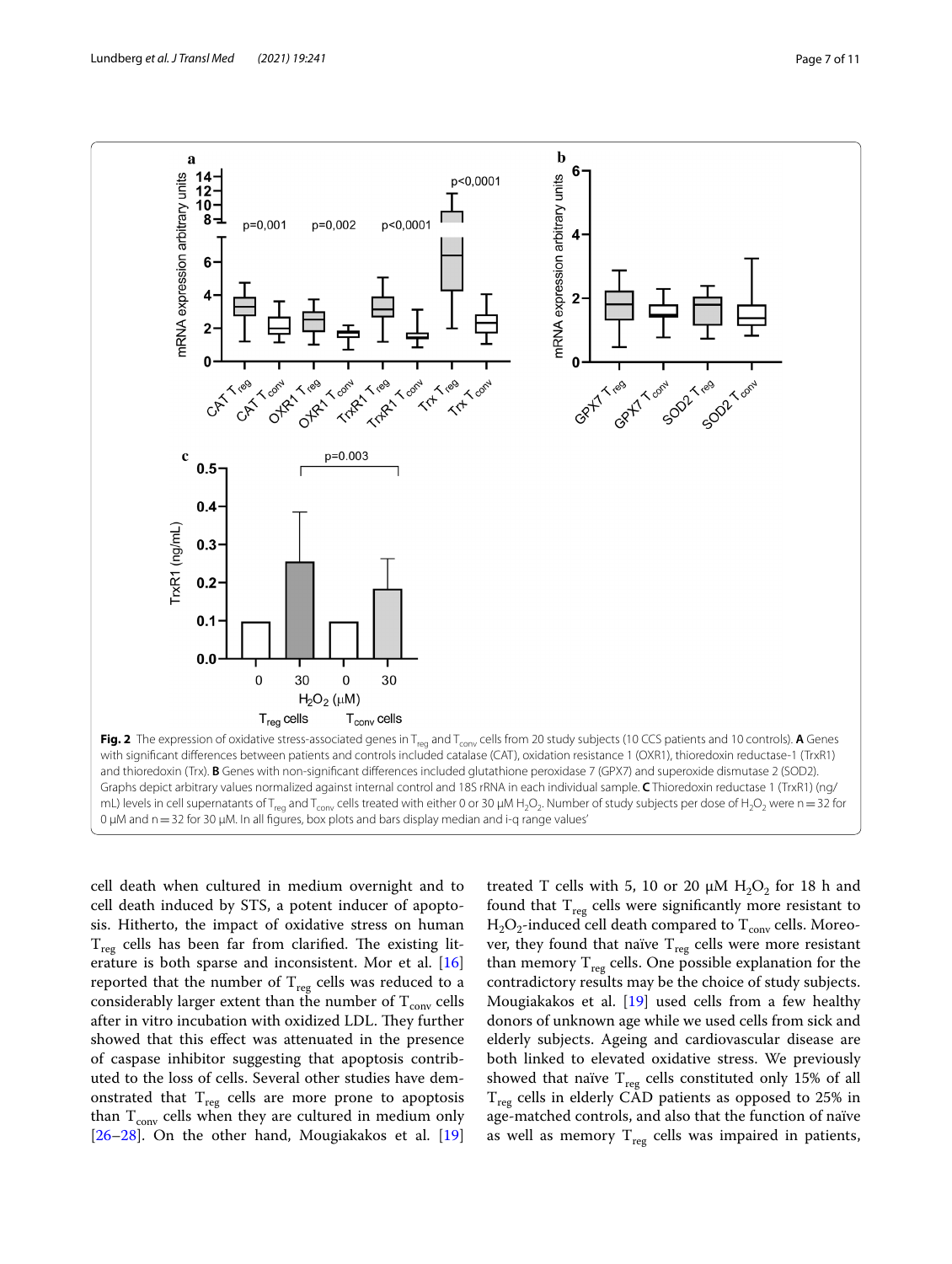| $\sim$           |                           |                       |       |
|------------------|---------------------------|-----------------------|-------|
|                  | CCS patients ( $n = 10$ ) | Controls ( $n = 10$ ) |       |
| Gene             | $T_{\text{rea}}$ cells    |                       | P     |
| TrxR1            | $3.7(2.6-4.4)$            | $3.0(2.6-3.9)$        | 0.973 |
| Trx              | $7.9(4.6-10)$             | $6.2(4.0-6.7)$        | 0.445 |
| GPX7             | $2.0(1.2 - 2.2)$          | $1.6(1.3-2.4)$        | 0.621 |
| OXR1             | $2.9(1.8-3.3)$            | $2.5(1.7-2.7)$        | 0.681 |
| <b>CAT</b>       | $3.6(2.4 - 4.0)$          | $3.1(2.8-3.9)$        | 0.929 |
| SOD <sub>2</sub> | $1.9(1.1 - 2.0)$          | $1.7(1.2-2.1)$        | 0.949 |
|                  | $T_{conv}$ cells          |                       |       |
| TrxR1            | $1.7(1.4-2.0)$            | $1.4(1.0-1.6)$        | 0.033 |
| Trx              | $2.8(2.2 - 3.2)$          | $1.9(1.5-2.4)$        | 0.104 |
| GPX7             | $1.4(1.4-2.1)$            | $1.5(1.4-1.7)$        | 0.267 |
| OXR1             | $1.8(1.4-1.9)$            | $1.7(1.4-1.9)$        | 0.601 |
| <b>CAT</b>       | $2.4(1.9-2.7)$            | $1.7(1.4-2.8)$        | 0.204 |
| SOD <sub>2</sub> | $1.6(1.4-2.1)$            | $1.3(0.8-1.5)$        | 0.091 |
|                  |                           |                       |       |

<span id="page-7-0"></span>**Table 3** The mRNA expression of thioredoxin reductase-1 (TrxR1), thioredoxin (Trx), glutathione peroxidase 7 (GPX7), oxidation resistance 1 (OXR1), catalase (CAT) and superoxide dismutase 2 (SOD2) in regulatory T ( $T_{\text{req}}$ ) cells and corresponding conventional T  $(T_{\text{conv}})$  cells from CCS patients and controls

Values are given as median (interquartile range). CCS, chronic coronary syndrome, Bolded P-value represents statistical signifcance

<span id="page-7-1"></span>**Table 4** Relationships between H<sub>2</sub>O<sub>2</sub>-induced intracellular ROS levels after 2 h treatment with 60  $\mu$ M H<sub>2</sub>O<sub>2</sub> and % of living cells after 18 h with increasing doses of  $H_2O_2$  in regulatory T (T<sub>reg</sub>) cells and corresponding conventional T ( $T_{conv}$ ) cells

| <b>Treatment</b>                         | $T_{reg}$ cells | T <sub>conv</sub> cells |
|------------------------------------------|-----------------|-------------------------|
| 5 $\mu$ M H <sub>2</sub> O <sub>2</sub>  | $-0.091$        | $-0.067$                |
| 10 $\mu$ M H <sub>2</sub> O <sub>2</sub> | $-0.422$        | $-0.571*$               |
| 20 $\mu$ M H <sub>2</sub> O <sub>2</sub> | $-0.336$        | $-0.609*$               |
| 30 $\mu$ M H <sub>2</sub> O <sub>2</sub> | $-0.530*$       | $-0.652**$              |

Relationships are presented as Spearman correlation coefficients. \*p < 0.05,  $*$ <sub>\*</sub> $> 0.01$ 

including lower suppressive capacity [[9\]](#page-9-12). Diferences in naïve  $T_{\text{reg}}$  cell pool size and function as well as individual variations in oxidative status may thus contribute to the disparity in results between our study and Mougiakakos et al. [\[19](#page-9-17)]. Still, important methodological aspects make it difficult to directly compare the studies. Mougiakakos et al.  $[19]$  $[19]$  used a different  $T_{\text{reg}}$  cell isolation protocol and they assessed cell death by labelling late apoptotic and necrotic cells, while we also included labelling of early apoptotic cells.

In an attempt to assess intrinsic ability of the cells to counteract oxidative stress, we measured the mRNA expression of several main antioxidant genes which all contribute to inactivate ROS, in freshly isolated  $T_{reg}$ and  $T_{conv}$  cells from both patients and controls. Collectively, the expression of catalase was signifcantly higher in  $T_{reg}$  cells than in  $T_{conv}$  cells and so was the expression of OXR1, a protein that has been described as a cellular oxidative stress sensor regulating the expression of several antioxidant enzymes [[29](#page-10-0)]. Also, mRNA levels of the two main proteins, Trx and TrxR1, in the antioxidant Trx system were markedly upregulated in  $T_{reg}$  cells. Our findings partly agree with the previous study by Mougiakakos et al.  $[21]$  $[21]$ , who reported that Trx expression was higher in  $T_{reg}$  cells compared with  $T_{conv}$  cells while, on the other hand, catalase expression did not difer in their small study group of volunteers. An earlier genomic and proteomic screening study examined the  $H_2O_2$ -induced gene and protein expression in human skin fbroblasts and reported that TrxR1 was the only oxidation-related candidate with elevated levels at both the mRNA and protein level, the latter measured in cell lysates [[25](#page-9-23)]. Another study by Söderberg et al. [[30](#page-10-1)] provided evidence that TrxR1 was secreted by human PBMCs upon infammatory stimulation. Here, we were able to show that TrxR1 was secreted into the cell supernatant to a greater extent by  $T_{reg}$  cells than by  $T_{conv}$  cells upon  $H_2O_2$  treatment. Altogether, our findings indicate that  $T_{\text{reg}}$  cells have a higher endogenous antioxidant capacity than  $T_{conv}$  cells in both CCS patients and controls.

Several studies have reported reduced levels of  $T_{\text{reg}}$ cells in peripheral blood of patients with ACS [\[9,](#page-9-12) [15–](#page-9-13) [17\]](#page-9-14). It has also been proposed that oxidative stress is involved in the depletion of  $T_{reg}$  cells. Mor et al. [\[16](#page-9-16)] showed that  $T_{reg}$  cells from ACS patients were more sensitive to oxidized LDL than  $T_{\text{reg}}$  cells from CCS patients or patients with normal coronary angiograms.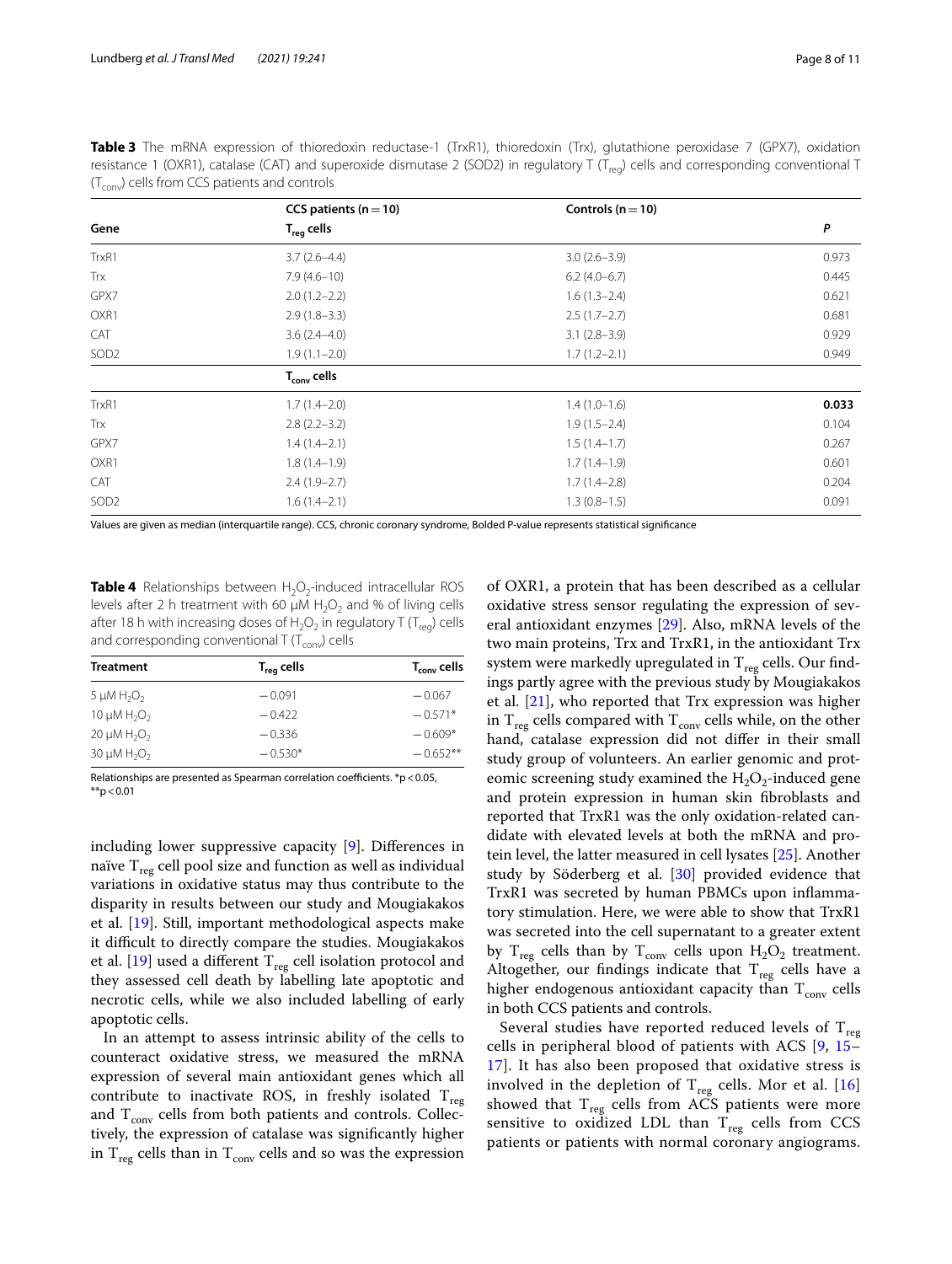A later study by Zhang et al. [[17](#page-9-14)] showed that the spontaneous apoptosis of  $T_{reg}$  cells was pronounced in ACS patients and further demonstrated that oxLDL was able to induce apoptosis of human  $T_{reg}$  cells in vitro, yet without comparing  $T_{reg}$  and  $T_{conv}$  cells. Recently, we found that the numerical and functional  $T_{reg}$  cell deficit in ACS patients was not merely a transient phenomenon but that it remained after clinical stabilization [\[9](#page-9-12)]. In the present study, we therefore focused on the potential role of oxidative stress in the depletion of  $T_{res}$  cells in CCS patients. However, there was no proof that  $T_{reg}$  cells from patients were more prone to  $H_2O_2$ -induced cell death than  $T_{reg}$  cells from controls, when assessed ex vivo. Moreover, the expression of antioxidant genes in freshly isolated  $T_{reg}$  cells from patients and controls indicated that  $T_{reg}$  cells in CCS patients and controls had similar levels of endogenous antioxidant enzymes in vivo. However, the signifcantly lower intrinsic TAC levels in PBMC from CCS patients compared with PBMC from controls pointed toward an oxidant-antioxidant imbalance in patients, highlighting the possible impact of exogenous environmental factors, such as sedentary lifestyle and unhealthy diet. The TAC assay is a copper-based assay which measures a large range of lipophilic or thiol-based antioxidants and antioxidant macromolecules but not the antioxidant enzymes discussed above [\[31](#page-10-2), [32\]](#page-10-3). As a further evidence of oxidant-antioxidant imbalance, we found that the oxLDL/LDL ratios were signifcantly higher in the patient group indicating a higher degree of oxdation in their LDL particles. Therefore, given the high susceptibility of  $T_{reg}$  cells to oxidative stress, it is reasonable to assume that the numbers of  $T_{reg}$  cells may be affected by the prooxidant state in CCS patients.

Interestingly, our results indicate that  $T_{\text{conv}}$  cells from CCS patients were afected to a greater extent by oxidative stress than  $T_{\text{conv}}$  cells from controls.  $T_{\text{conv}}$  cells from CCS patients were more prone to undergo cell death when treated with  $H_2O_2$  or STS and they also expressed signifcantly higher levels of TrxR1. It is well documented that the proatherogenic T cell response in atherosclerotic lesions is refected in peripheral blood [[8](#page-9-7)]. In ACS patients, systemic T cell activation is associated with plaque instability and thrombus formation but there is also consistent evidence that the T cell activation persists after clinical stabilization [\[8](#page-9-7)[–10](#page-9-8)]. T cell activation is accompanied by the release of ROS which in turn leads to an upregulation of endogenous antioxidants [[33\]](#page-10-4). Moreover, the induction of Trx and TrxR1 in T cells upon activation was recently suggested to be a critical pathway controlling T cell activation and expansion [[34\]](#page-10-5). We believe that the increased susceptibility

to oxidative stress in  $T_{\text{conv}}$  cells from patients reflects a CD4<sup>+</sup> T cell activation that remains in CCS patients despite clinical stability and medical treatment.

A couple of limitations should be considered in this pilot study. One limitation is the limited number of patients and controls per experimental set-up, permitting only cautious conclusions about diferences between the two groups. The yield levels of  $T_{reg}$  cells in the subjects, particularly in the CCS patients, were not high enough to allow ex vivo experiments and gene expression analyses to be carried out in the same individuals, nor to perform functional assays. Gene expression analyses were therefore performed in a separate group of subjects, 10 patients and 10 controls, though with similar characteristics as the other subjects. Another potential limitation is that the ex vivo model, where isolated fractions of T cell subsets are exposed to increasing doses of  $H_2O_2$  for a relatively short period of time, may not refect chronic infammation.

## **Conclusion**

 $T_{\text{reg}}$  cells were highly susceptible to oxidative stress and cell death ex vivo.  $T_{reg}$  cells also expressed and secreted high levels of antioxidants indicating a high endogenous capacity to counteract oxidative stress in both CCS patients and controls. Given the presence of oxidant-antioxidant imbalance in the patient group, we postulate that oxidative stress may be a contributor to the  $T_{reg}$  cell deficit in vivo.

#### **Supplementary Information**

The online version contains supplementary material available at [https://doi.](https://doi.org/10.1186/s12967-021-02906-2) [org/10.1186/s12967-021-02906-2](https://doi.org/10.1186/s12967-021-02906-2).

<span id="page-8-0"></span>Additional file 1: Figure S1. Representative flow cytometry images of  $T_{\text{req}}$  cells defined as CD4<sup>+</sup>CD127<sup>low</sup>CD25<sup>+</sup> (A) and  $T_{\text{conv}}$  cells defined as CD4+CD127+CD25− T cells (B) sorted with the EasySep Human CD4+CD127lowCD25+ Regulatory T Cell Isolation Kit. Characteristics shown are from left to right: forward and side scatter, CD4<sup>+</sup> signal, CD25<sup>+</sup> signal, and CD127<sup>+</sup> signal. The expression of Foxp3 in T<sub>reg</sub> and T<sub>conv</sub> cells sorted with the EasySep Human CD4<sup>+</sup>CD127<sup>low</sup>CD25<sup>+</sup> Regulatory T Cell Isolation Kit is shown in Figure C.

<span id="page-8-1"></span>**Additional fle 2: Figure S2**. Representative images for assessing sensitivity to ROS-induced cell death. The results from isolated  $T_{\text{rea}}$  and  $T_{\text{conv}}$  cells are shown from the left to the right; untreated, treated with 10  $\mu$ M H<sub>2</sub>O<sub>2</sub> or treated with 30  $\mu$ M H<sub>2</sub>O<sub>2</sub>. Annexin V and SYTOX signals are shown on the x and y axis, respectively. Regions include double-negative (S−−), Annexin V positive (S+−), SYTOX positive (S−+), and double-positive (S++). Since it is difficult to completely separate the transition from apoptosis to necrosis with this method, cells negative for both Annexin-V and SYTOX were considered viable.

<span id="page-8-2"></span>**Additional fle 3: Figure S3.** The amount of oxidative stress, measured as mean fluorescence intensity (MFI) of CellROX Green, in (A)  $T_{req}$  cells from CCS patients and controls and (B)  $T_{conv}$  cells from CCS patients and controls following treatment with 0, 10, 30, 60 or 120  $\mu$ M H<sub>2</sub>O<sub>2</sub> for 2 h.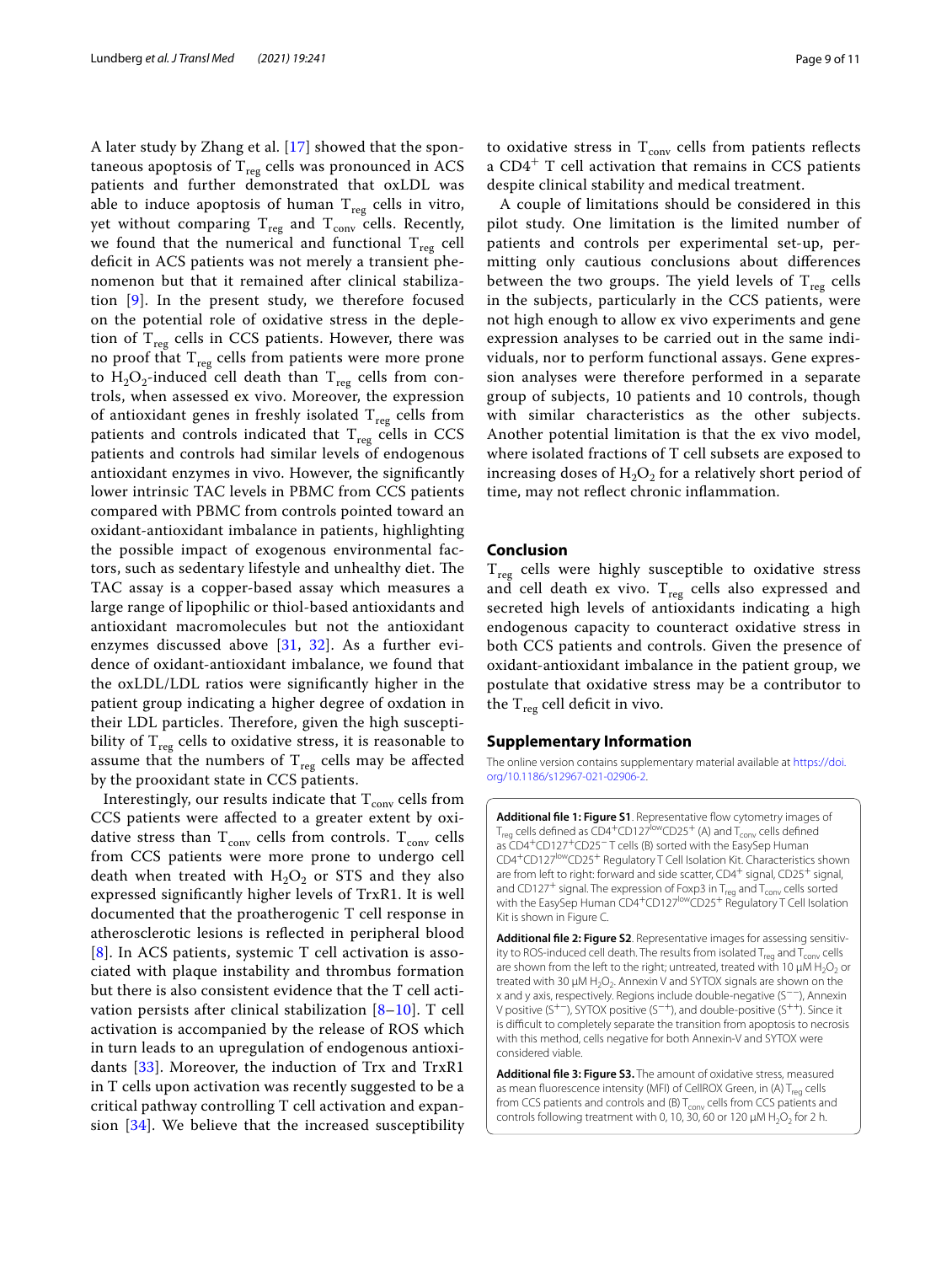#### **Acknowledgements**

We would like to thank Mona Börjesson for her assistance in data collection. We are also especially grateful to all study participants for their willingness to participate in this study.

#### **Authors' contributions**

AKL: Methodology, data analysis, data curation, project administration, writing—review and editing. RC: Methodology, data analysis, writing—review and editing. LZ: Methodology, data analysis. GF: Methodology, data analysis. LJ: Data analysis, writing—original draft, writing—review and editing, project administration, funding acquisition. All authors read and approved the fnal manuscript.

#### **Funding**

Open access funding provided by Linköping University. This study was fnancially supported by Heart-Lung Foundation, Sweden (20180436), Swedish Research Council (2018-03232), and Swedish Grandlodge of Freemasonry (20191209-141318).

## **Availability of data and materials**

All datasets used and analyzed throughout the study are available from the corresponding author based on sensible request.

## **Declarations**

#### **Ethics approval and consent to participate**

The study was conducted in accordance with the ethical guidelines of the Declaration of Helsinki, and the research protocol was approved by the Ethical Review Board of Linköping, Sweden (M242-08). Written informed consent was obtained from all study participants.

#### **Consent for publication**

Not applicable.

#### **Competing interests**

The authors declare that they have no competing interests.

#### **Author details**

<sup>1</sup> Department of Health, Medicine and Caring Sciences, Unit of Cardiovascular Medicine, Linköping University, Linköping, Sweden. <sup>2</sup> Department of Cardiology in Linköping, and Department of Health, Medicine and Caring Sciences, Unit of Cardiovascular Medicine, Linköping University, Linköping, Sweden. 3 <sup>3</sup> Department of Cardiology, Linköping University Hospital, 581 85 Linköping, Sweden.

## Received: 13 November 2020 Accepted: 24 May 2021

#### **References**

- <span id="page-9-0"></span>1. Jones DP. Redefning oxidative stress. Antioxid Redox Signal. 2006;8:1865–79.
- <span id="page-9-1"></span>2. Kattoor AJ, Pothineni NVK, Palagiri D, Mehta JL. Oxidative stress in atherosclerosis. Curr Atheroscler Rep. 2017;19:42.
- <span id="page-9-2"></span>3. Madamanchi NR, Vendrov A, Runge MS. Oxidative stress and vascular disease. Arterioscler Thromb Vasc Biol. 2005;25:29–38.
- <span id="page-9-3"></span>4. Ho E, Karimi Galougahi K, Liu CC, Bhindi R, Figtree GA. Biological markers of oxidative stress: applications to cardiovascular research and practice. Redox Biol. 2013;1:483–91.
- <span id="page-9-4"></span>Patel RS, Ghasemzadeh N, Eapen DJ, Sher S, Arshad S, Ko YA, Veledar E, Samady H, Zafari AM, Sperling L, et al. Novel biomarker of oxidative stress is associated with risk of death in patients with coronary artery disease. Circulation. 2016;133:361–9.
- <span id="page-9-5"></span>6. Gisterå A, Hansson GK. The immunology of atherosclerosis. Nat Rev Nephrol. 2017;13:368–80.
- <span id="page-9-6"></span>7. Yarosz EL, Chang CH. The role of reactive oxygen species in regulating T cell-mediated immunity and disease. Immune Netw. 2018;18:e14.
- <span id="page-9-7"></span>8. Ammirati E, Moroni F, Magnoni M, Camici PG. The role of T and B cells in human atherosclerosis and atherothrombosis. Clin Exp Immunol. 2015;179:173–87.
- <span id="page-9-12"></span>9. Hasib L, Lundberg AK, Zachrisson H, Ernerudh J, Jonasson L. Functional and homeostatic defects of regulatory T cells in patients with coronary artery disease. J Intern Med. 2016;279:63–77.
- <span id="page-9-8"></span>10. Lundberg AK, Jonasson L, Hansson GK, Mailer RKW. Activation-induced FOXP3 isoform profile in peripheral CD4+T cells is associated with coronary artery disease. Atherosclerosis. 2017;267:27–33.
- <span id="page-9-9"></span>11. Sakaguchi S, Sakaguchi N, Asano M, Itoh M, Toda M. Immunologic selftolerance maintained by activated T cells expressing IL-2 receptor alphachains (CD25). Breakdown of a single mechanism of self-tolerance causes various autoimmune diseases. J Immunol. 1995;155:1151–64.
- <span id="page-9-10"></span>12. Grant CR, Liberal R, Mieli-Vergani G, Vergani D, Longhi MS. Regulatory T-cells in autoimmune diseases: challenges, controversies and–yet–unanswered questions. Autoimmun Rev. 2015;14:105–16.
- 13. John K, Hardtke-Wolenski M, Jaeckel E, Manns MP, Schulze-Osthoff K, Bantel H. Increased apoptosis of regulatory T cells in patients with active autoimmune hepatitis. Cell Death Dis. 2017;8:3219.
- <span id="page-9-11"></span>14. Veltkamp C, Anstaett M, Wahl K, Möller S, Gangl S, Bachmann O, Hardtke-Wolenski M, Länger F, Stremmel W, Manns MP, et al. Apoptosis of regulatory T lymphocytes is increased in chronic infammatory bowel disease and reversed by anti-TNFα treatment. Gut. 2011;60:1345–53.
- <span id="page-9-13"></span>15. Emoto T, Sasaki N, Yamashita T, Kasahara K, Yodoi K, Sasaki Y, Matsumoto T, Mizoguchi T, Hirata K. Regulatory/efector T-cell ratio is reduced in coronary artery disease. Circ J. 2014;78:2935–41.
- <span id="page-9-16"></span>16. Mor A, Luboshits G, Planer D, Keren G, George J. Altered status of CD4(+) CD25(+) regulatory T cells in patients with acute coronary syndromes. Eur Heart J. 2006;27:2530–7.
- <span id="page-9-14"></span>17. Zhang WC, Wang J, Shu YW, Tang TT, Zhu ZF, Xia N, Nie SF, Liu J, Zhou SF, Li JJ, et al. Impaired thymic export and increased apoptosis account for regulatory T cell defects in patients with non-ST segment elevation acute coronary syndrome. J Biol Chem. 2012;287:34157–66.
- <span id="page-9-15"></span>18. Albany CJ, Trevelin SC, Giganti G, Lombardi G, Scottà C. Getting to the heart of the matter: the role of regulatory T-cells (Tregs) in cardiovascular disease (CVD) and atherosclerosis. Front Immunol. 2019;10:2795.
- <span id="page-9-17"></span>19. Mougiakakos D, Johansson CC, Kiessling R. Naturally occurring regulatory T cells show reduced sensitivity toward oxidative stress-induced cell death. Blood. 2009;113:3542–5.
- <span id="page-9-18"></span>20. Jönsson S, Lundberg AK, Jonasson L. Overexpression of MMP-9 and its inhibitors in blood mononuclear cells after myocardial infarction–is it associated with depressive symptomatology? PLoS ONE. 2014;9:e105572.
- <span id="page-9-19"></span>21. Mougiakakos D, Johansson CC, Jitschin R, Böttcher M, Kiessling R. Increased thioredoxin-1 production in human naturally occurring regulatory T cells confers enhanced tolerance to oxidative stress. Blood. 2011;117:857–61.
- <span id="page-9-20"></span>22. Holvoet P, Vanhaecke J, Janssens S, Van de Werf F, Collen D. Oxidized LDL and malondialdehyde-modifed LDL in patients with acute coronary syndromes and stable coronary artery disease. Circulation. 1998;98:1487–94.
- <span id="page-9-21"></span>23. Itabe H. Oxidized low-density lipoprotein as a biomarker of in vivo oxidative stress: from atherosclerosis to periodontitis. J Clin Biochem Nutr. 2012;51:1–8.
- <span id="page-9-22"></span>24. Li W, Lidebjer C, Yuan XM, Szymanowski A, Backteman K, Ernerudh J, Leanderson P, Nilsson L, Swahn E, Jonasson L. NK cell apoptosis in coronary artery disease: relation to oxidative stress. Atherosclerosis. 2008;199:65–72.
- <span id="page-9-23"></span>25. Xie L, Pandey R, Xu B, Tsaprailis G, Chen QM. Genomic and proteomic profling of oxidative stress response in human diploid fbroblasts. Biogerontology. 2009;10:125–51.
- <span id="page-9-24"></span>26. Taams LS, Smith J, Rustin MH, Salmon M, Poulter LW, Akbar AN. Human anergic/suppressive CD4(+)CD25(+) T cells: a highly diferentiated and apoptosis-prone population. Eur J Immunol. 2001;31:1122–31.
- 27. Vukmanovic-Stejic M, Zhang Y, Cook JE, Fletcher JM, McQuaid A, Masters JE, Rustin MH, Taams LS, Beverley PC, Macallan DC, Akbar AN. Human CD4+ CD25hi Foxp3+ regulatory T cells are derived by rapid turnover of memory populations in vivo. J Clin Invest. 2006;116:2423–33.
- <span id="page-9-25"></span>28. Plaza-Sirvent C, Schuster M, Neumann Y, Heise U, Pils MC, Schulze-Osthof K, Schmitz I. c-FLIP expression in Foxp3-expressing cells is essential for survival of regulatory T cells and prevention of autoimmunity. Cell Rep. 2017;18:12–22.